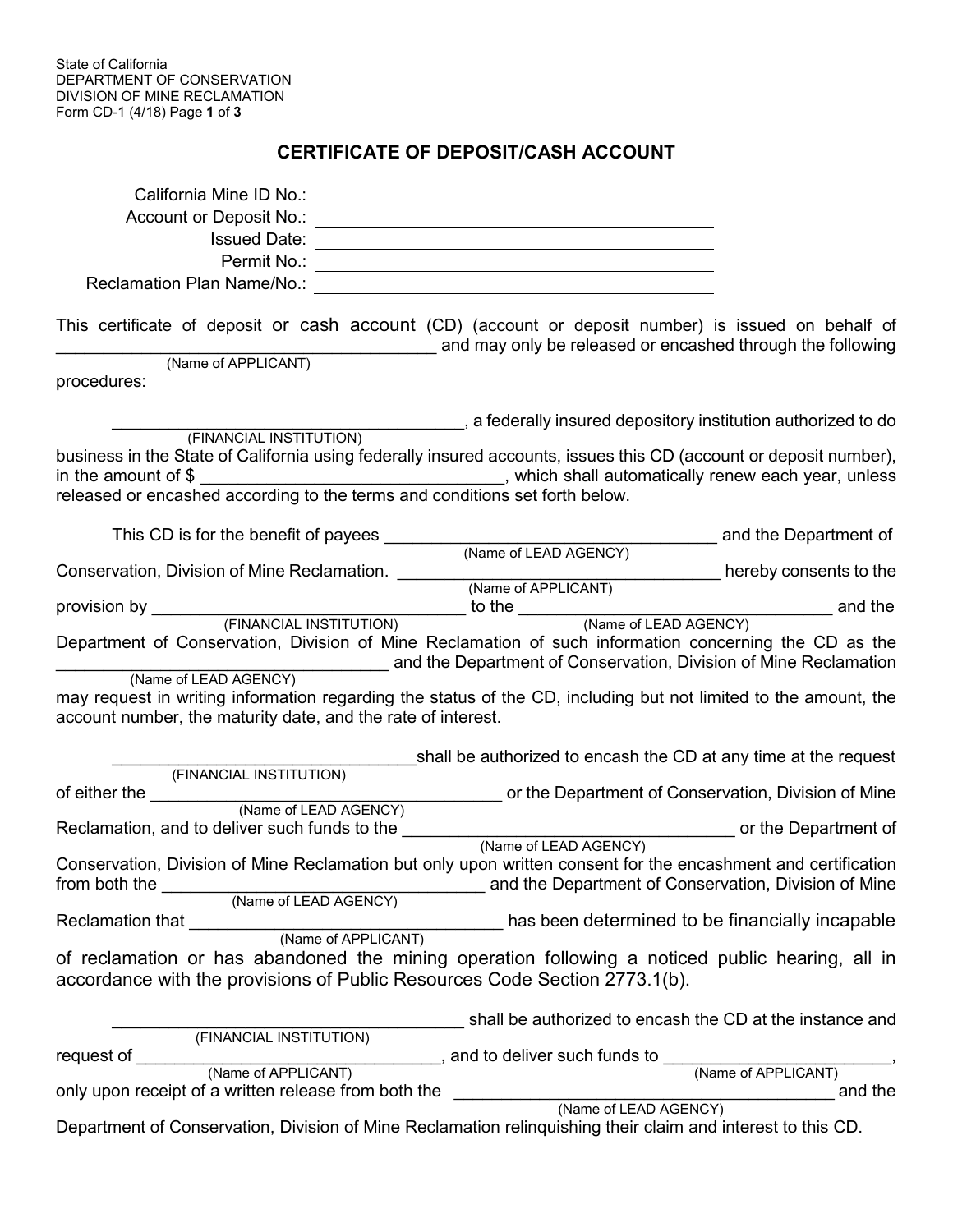State of California DEPARTMENT OF CONSERVATION DIVISION OF MINE RECLAMATION Form CD-1 (4/18) Page **2** of **3**

Interest earned under this CD is not subject to the terms and conditions above. Any interest paid to the applicant in accordance with the financial institution's practices may not reduce the initial principal amount of this CD. Where an applicant elects to have earned interest subject to the terms and conditions above, they shall do so by indicating here \_\_\_\_\_\_\_\_\_\_\_\_\_\_ at the time this CD is issued. (APPLICANT INITIALS)

The individuals signing below certify they agree to the terms mentioned above and that the signatories are authorized to sign this agreement on behalf of their respective entity.

|       | (Name of APPLICANT)     |
|-------|-------------------------|
| Date: | (Signature)             |
|       | (Typed or Printed Name) |
|       | (Title)                 |
|       | (Mailing Address)       |
|       | (Phone)                 |
|       | (Email)                 |